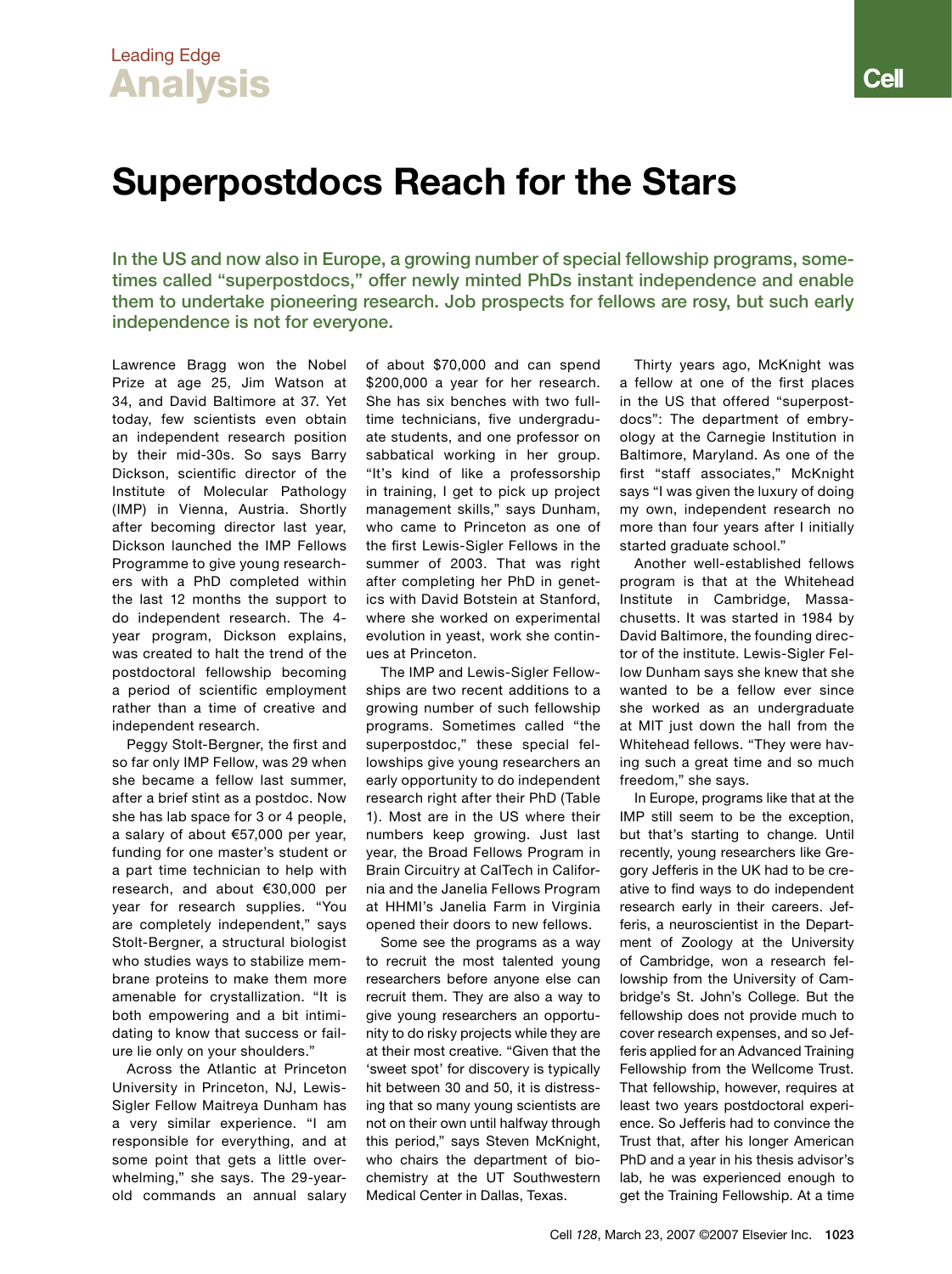## Table 1. Fellowship Programs in the US and Europe

| Program Country | Name/Website                                                                                                                      |
|-----------------|-----------------------------------------------------------------------------------------------------------------------------------|
| Germany         | <b>MPG Otto Hahn Prize</b>                                                                                                        |
| Austria         | <b>IMP Fellowship Programme;</b><br>http://www.imp.ac.at/fellows/index.html                                                       |
| <b>UK</b>       | Sir Henry Wellcome Postdoctoral Fellowship;<br>http://www.wellcome.ac.uk/node2151.html                                            |
| <b>UK</b>       | Cambridge St. John's College Research Fellowships;<br>http://www.joh.cam.ac.uk/research_fellowships/                              |
| <b>US</b>       | Harvard Junior Fellowship;<br>http://www.socfell.fas.harvard.edu/                                                                 |
| US              | Carnegie Institution Staff Associate Program;<br>http://www.ciwemb.edu/pages/staffassoc.html                                      |
| <b>US</b>       | <b>Whitehead Fellows Program;</b><br>http://www.wi.mit.edu/research/fellows/index.html                                            |
| <b>US</b>       | Bauer Fellows Program at Harvard;<br>http://sysbio.harvard.edu/CSB/research/fellows.html                                          |
| US              | Rowland Junior Fellows Program at Harvard;<br>http://www.rowland.harvard.edu/rjf/index.php                                        |
| <b>US</b>       | Lewis-Sigler Fellows at Princeton;<br>http://www.genomics.princeton.edu/topics/lsfellows.html                                     |
| US              | <b>UCSF Fellows Program;</b><br>http://www.sdbonline.org/pdf/UCSF_Fellows.pdf                                                     |
| US              | Sara and Frank McKnight Fellowships in Biomedical Re-<br>search at UT Southwestern Medical Center;<br>http:///www.mcknightlab.com |
| US              | CalTech Broad Fellows Program in Brain Circuitry;<br>http://www.broadfellows.caltech.edu/                                         |
| <b>US</b>       | Janelia Farm Fellows:<br>http://www.hhmi.org/research/fellows/                                                                    |

when research is very expensive, he says, old style fellowship programs like those offered by Cambridge University are no longer suitable because they don't pay much for supplies.

But recently, the Wellcome Trust started to close that gap. For the first time last year, the Trust called for applications for a new scheme called the Sir Henry Wellcome Postdoctoral Fellowship, says Emma Hudson, a science program officer at the Wellcome Trust in London. Similar to the IMP program, applicants can have no more than one year of postdoctoral research experience. The 4-year fellowships comprise £250,000 for basic salary and research expenses.

Similar changes are taking place in Germany. Last year, the Max Planck Society for the first time awarded the Otto Hahn prize for the four best PhD dissertations that had been completed at a Max Planck Institute (MPI). The awards come with an offer to provide the funds and space to lead a research group at an MPI in Germany. The four winners were selected from more than 500 dissertations that were completed in Max Planck Institutes that year. "They are the guinea pigs," says Herbert Jäckle, Vice President of the Max Planck Gesellschaft. If successful, a similar program may become available for applicants who are not at MPIs, Jäckle adds.

The Otto Hahn prize is a response to the trend that the best doctoral candidates often go to the US and end up being offered group leader positions there. "The Americans say, they are so good, let's give them a group leader position," Jäckle says. "We were stupid not to do the same."

In principle, it already has been possible to apply for so-called junior group leader positions at MPIs without having done a postdoc, Jäckle says. Still, he points out that the Otto Hahn prize fills a gap because it is hard even for excellent candidates to have as good a publication record and to compete successfully with those applicants who have completed postdoctoral research. Despite such recent changes, only a handful of about 60 European group leader funding schemes for young life scientists don't require a postdoc, says Sabine Rehberger-Schneider, who runs the EMBO Life Sciences Mobility Portal, which has a database of funding opportunities (http://mobility.embo.org).

But a superpostdoc is not necessarily the best option for everyone, says Rehberger-Schneider. For one thing, it may be much harder to survive and be competitive when working on your own, she notes. Current Whitehead Fellow Andreas Hochwagen agrees. "It's like a jump in the cold water," Hochwagen says. "You are on your own." "They give you enough rope to do anything you want," says Joe DeRisi, who was a UCSF Fellow from 1999–2000 and now is an associate professor and HHMI investigator at UCSF. "But you can also hang yourself with that rope."

Rehberger-Schneider points out that a superpostdoc may not get training in the soft skills necessary to lead a group, which is where the group leader as a role model comes in. Allan Spradling, director of the Carnegie Institution's department of embryology, agrees. "The level of interaction you have as a postdoc [with your mentor] teaches you a tremendous amount about those indefinable stylistic aspects of science," says Spradling, who did a traditional postdoc himself. "Like, what do you do when the next obvious experiment isn't there anymore?"

"My advice to even people who want to be independent is to immediately get a mentor," says Trey Ideker, who was a Whitehead Fellow from 2001–2003 and is now an associate professor at UCSD. "Oth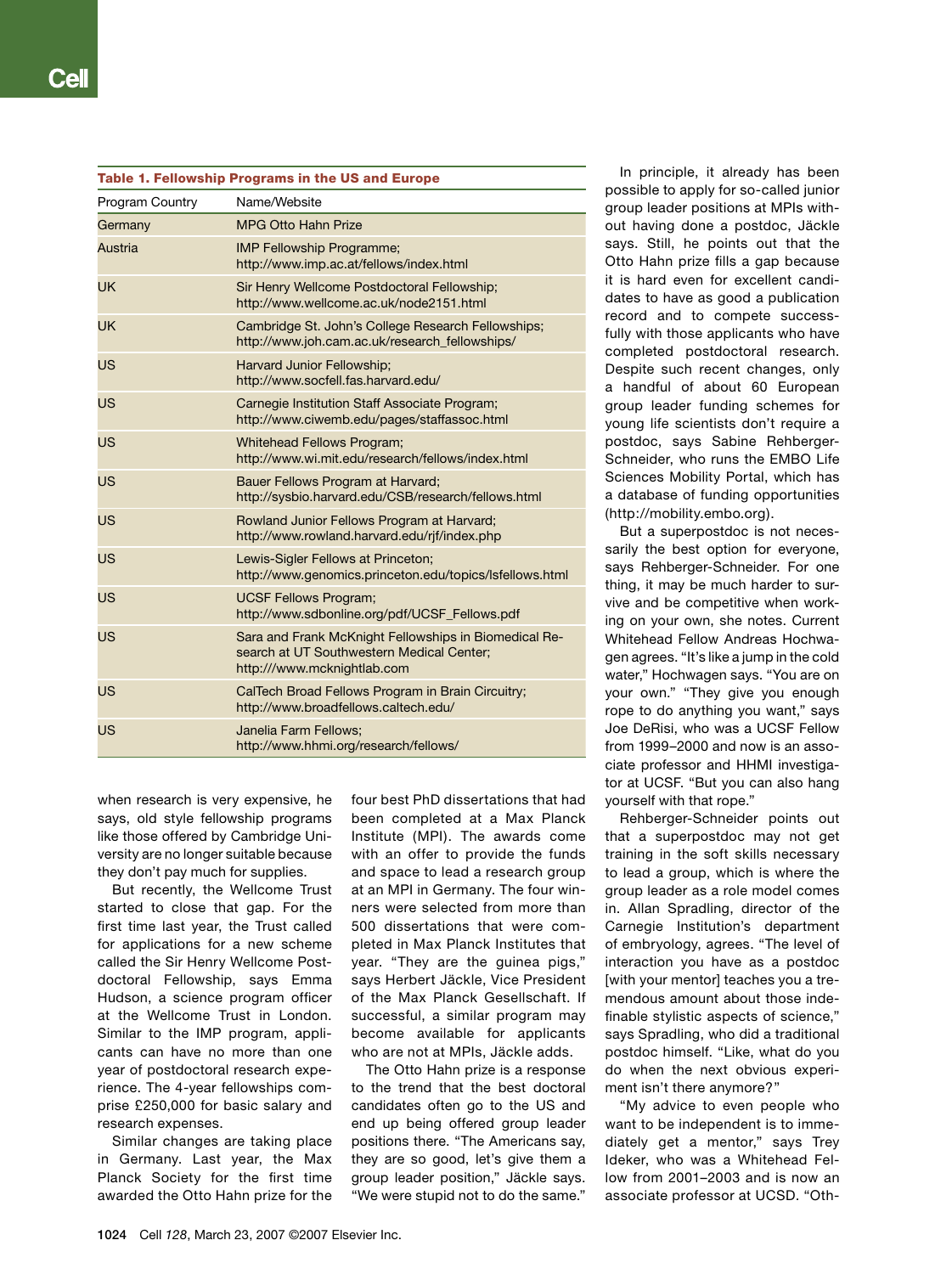erwise, you are kind of left hanging." That's exactly what the IMP program advises its fellows to do. They have to nominate one or more faculty members as their official mentors for frequent discussions, and a mentoring committee meets at least once a year to monitor progress.

Doing independent research can be tough, but once fellows have finished a successful fellowship, their job prospects are excellent, as they have already shown that they can lead their own research group. Former fellows include researchers who went on to stellar careers, such as Carnegie alumnus and recent Nobel Laureate Andrew Fire and former Whitehead Fellow Eric Lander, one of the leaders of the Human Genome Sequencing Project and founding director of the Broad Institute in Cambridge, **Massachusetts** 

As a result, institutes around the country take note when someone becomes a Whitehead Fellow, says David Page, director of the Whitehead Institute, who became the first Whitehead Fellow in 1984. This can lead to invitations for informal visits and potential job offers. Indeed, some places that run fellows programs hire their own fellows as faculty. "It's like early action for college," says Ideker. "It's a way to get the very best and brightest before they even go on the job market."

Ideker says that just a year into his Whitehead Fellowship he got a job offer to stay at MIT (he declined because he wanted to go back to the West coast, where he had done his PhD). Meanwhile, Nevan Krogan has just been hired as UCSF faculty in January this year after only one year as a UCSF Fellow. "This is a program where the university can check you out," Krogan says. "At the same time, the fellow can check out the university." IMP Fellows are evaluated for a group leader position before the end of their third year. "You are basically on a 4-year job interview," IMP director Dickson says of the program. The situation is similar at the Broad Fellows program at CalTech, which just hired its first two fellows last year. If the fellows do good work, "we'd shoot ourselves in the foot if we didn't consider hiring them," says neuroscientist Christof Koch, who directs the program.

But not all universities or institutes with a fellows program intend to hire their fellows. Carnegie's Spradling says the "real original reason" for the staff associate program was not to test people and then promote them to a faculty position if they do well. That only happened once in the 30-year history of the program, with Andrew Fire, he says. Rather, Spradling points out, the program exists to give the opportunity "to do something novel at a very creative time and have as much as five years before you have to accomplish that." The Carnegie program, he says, allows fellows to do research outside of the mainstream that they normally would not get funding for. Carnegie Fellows often take on entirely new approaches to a problem or do pioneering work. For example, current fellow Alex Schreiber says his is the only group that studies the molecular developmental biology of flatfish metamorphosis. "The whole point of this position is you don't do mainstream work," Spradling says. Similarly, CalTech's Broad Fellow Sotiris Masmanidis says the fellowship allowed him to take a leap from nanotechnology into neuroscience. The 26-year-old now uses his experience to build nanosized sensors to measure brain activity. He can spend about \$100,000 a year for equipment and staff and gets an annual salary of about \$70,000.

Because of their good track record and excellent job prospects, the competition to get one of the fellow spots can be tough at programs where anyone can apply. At Janelia Farm, which has hired its first five fellows and intends to expand the number to 20, more than 1300 people have currently started an online application, and about 100 have completed it, says Kevin Moses, associate director for science and training at Janelia. "The idea was that the fellow would be someone who is a very outstanding grad student and has ideas for their own group," Moses says. But previous publications in top journals are not the most important thing, Moses adds. "We emphasize future potential," he says. Similarly, to be selected for the Bauer Fellows program at the FAS Center for Systems Biology at Harvard, past performance as well as future research plans are important, says Michael Laub, a former Bauer Fellow and now an assistant professor at MIT.

For other programs like those at UCSF and the Whitehead, candidates have to be nominated. Again, it is not really how many papers one has published that makes a candidate stand out, says current Whitehead Fellow Hochwagen, but the creative potential. "Of course, you need a few papers to show that you can get results," says Hochwagen, who was nominated by his former mentor, MIT's Angelika Amon, herself a former Whitehead Fellow. A first author paper in *Cell* that came out of Hochwagen's PhD certainly helped, he says. Still, "they need to get the feeling that you can start and finish a project," he adds. During his PhD, Hochwagen initiated a number of projects and brought them to completion by publishing papers. "We are not fixated on the number of publications or where they are published," says Whitehead Institute director Page. "We are looking for special promise of creative contributions." In addition, applicants for some fellows programs need to have interests that fit the goals of the program. For example, for the CalTech Broad Fellowships, applicants need to be interested in brain circuitry research. And candidates for the Lewis-Sigler Fellowships at Princeton must have an interest in teaching, Dunham says.

Although more places are starting their own fellows programs, it seems unlikely that they will become a common step on the way to a faculty position, in part because they are expensive, Carnegie's Spradling says. One HHMI Janelia Fellow costs \$2–3 million for the entire 5-year fellowship, points out Moses. Some programs are